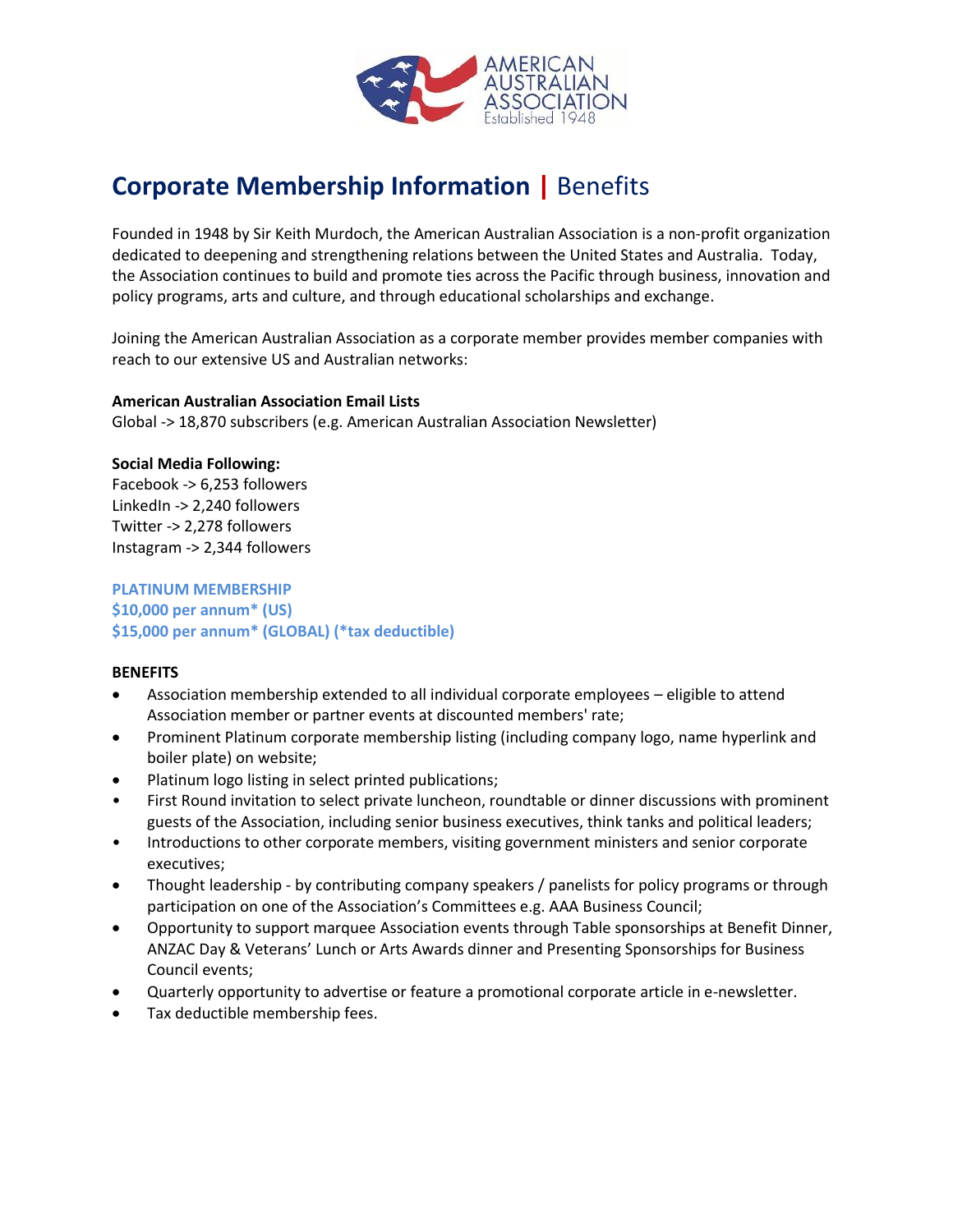### **GOLD MEMBERSHIP \$7,000\* per annum (\*tax deductible)**

#### **BENEFITS**

- Association membership extended to twenty (20) individual corporate employees eligible to attend Association member or partner events at discounted members' rate;
- Gold corporate membership listing (including company logo and name hyperlink) on website;
- Gold logo listing in select printed publications;
- Select invitations to private luncheon, roundtable or dinner discussions with prominent guests of the Association, including senior business executives, think tanks and political leaders;
- Introductions to other corporate members, visiting government ministers and senior corporate executives;
- Thought leadership by contributing company speakers / panelists for programs;
- Two (2) opportunities annually to advertise or feature promotional corporate article in e-newsletter;
- Tax deductible membership fees.

# **SILVER MEMBERSHIP \$4,000\* per annum (\*tax deductible)**

#### **BENEFITS**

- Association membership extended to five (5) individual corporate employees eligible to attend Association member or partner events at discounted members' rate;
- Silver corporate membership listing (including name hyperlink) on website;
- Space available select invitations to private luncheon, roundtable or dinner discussions with prominent guests of the Association, including senior business executives, think tanks and political leaders;
- Introductions to select corporate members, visiting government ministers and senior corporate executives;
- One (1) opportunity to annually advertise or feature promotional corporate article in e-newsletter;
- Tax deductible membership fees.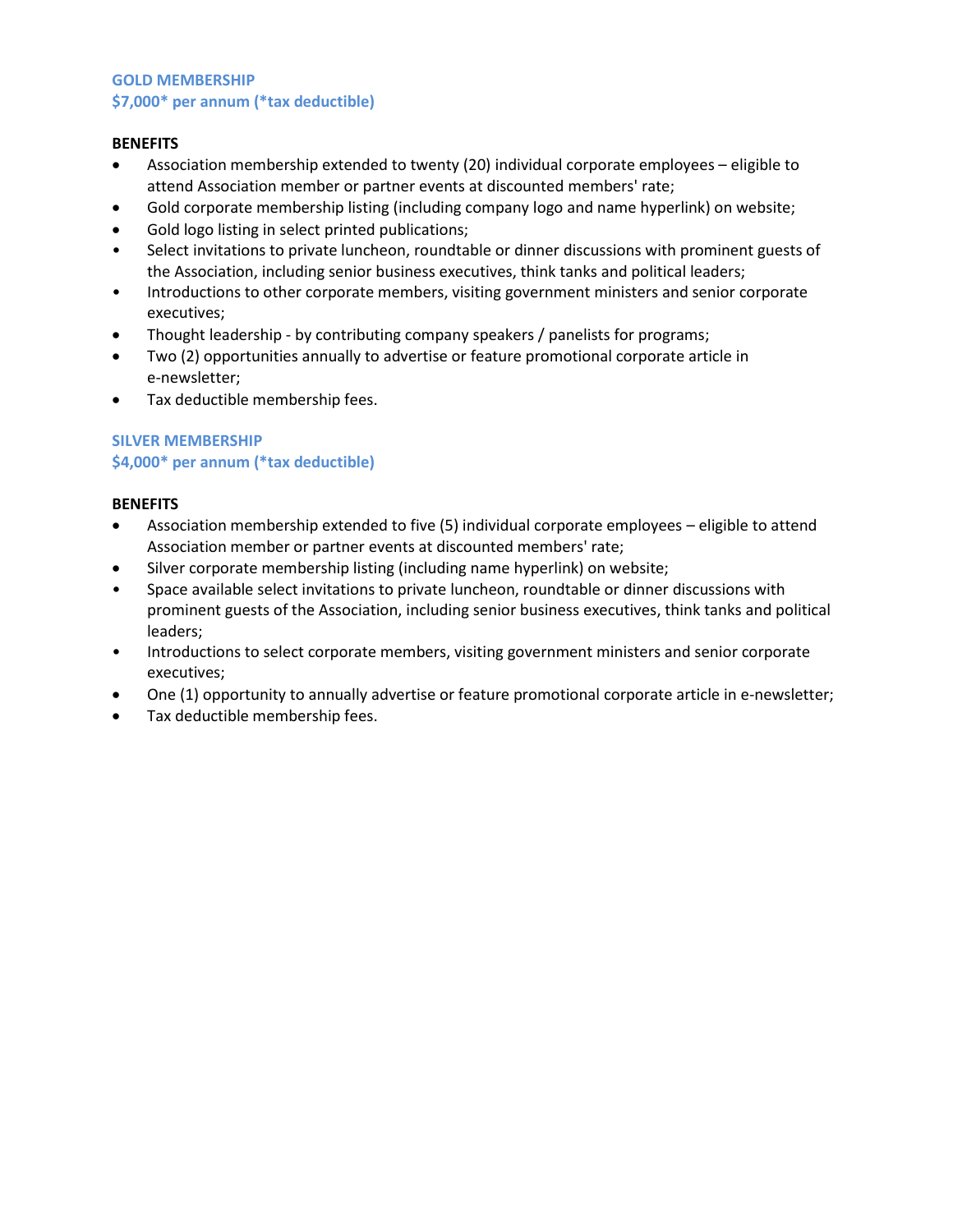

# **COMPANY MEMORANDUM OF DUES**

|   | <b>Level of Company Membership</b> | <b>Dues per Annum</b> |
|---|------------------------------------|-----------------------|
| П | PLATINUM (GLOBAL)                  | \$15,000              |
| П | PLATINUM (U.S. ONLY)               | \$10,000              |
|   | GOLD                               | \$7,000               |
|   | <b>SILVER</b>                      | \$4,000               |

# **Membership fees are 100 percent tax deductible**

Period: Calendar e.g. January – December; or 12 months commencing month of application

| ,我们也不能会在这里,我们的人们就会在这里,我们的人们就会在这里,我们的人们就会在这里,我们的人们就会在这里,我们的人们就会在这里,我们的人们就会在这里,我们的                                                                                                                                                     |  |  |  |  |  |  |  |
|--------------------------------------------------------------------------------------------------------------------------------------------------------------------------------------------------------------------------------------|--|--|--|--|--|--|--|
|                                                                                                                                                                                                                                      |  |  |  |  |  |  |  |
|                                                                                                                                                                                                                                      |  |  |  |  |  |  |  |
|                                                                                                                                                                                                                                      |  |  |  |  |  |  |  |
|                                                                                                                                                                                                                                      |  |  |  |  |  |  |  |
|                                                                                                                                                                                                                                      |  |  |  |  |  |  |  |
|                                                                                                                                                                                                                                      |  |  |  |  |  |  |  |
|                                                                                                                                                                                                                                      |  |  |  |  |  |  |  |
|                                                                                                                                                                                                                                      |  |  |  |  |  |  |  |
|                                                                                                                                                                                                                                      |  |  |  |  |  |  |  |
| <u> Expanding State: Expanding State: Expanding State: Expanding State: Expanding State: Expanding State: Expanding State: Expanding State: Expanding State: Expanding State: Expanding State: Expanding State: Expanding State:</u> |  |  |  |  |  |  |  |
|                                                                                                                                                                                                                                      |  |  |  |  |  |  |  |
|                                                                                                                                                                                                                                      |  |  |  |  |  |  |  |